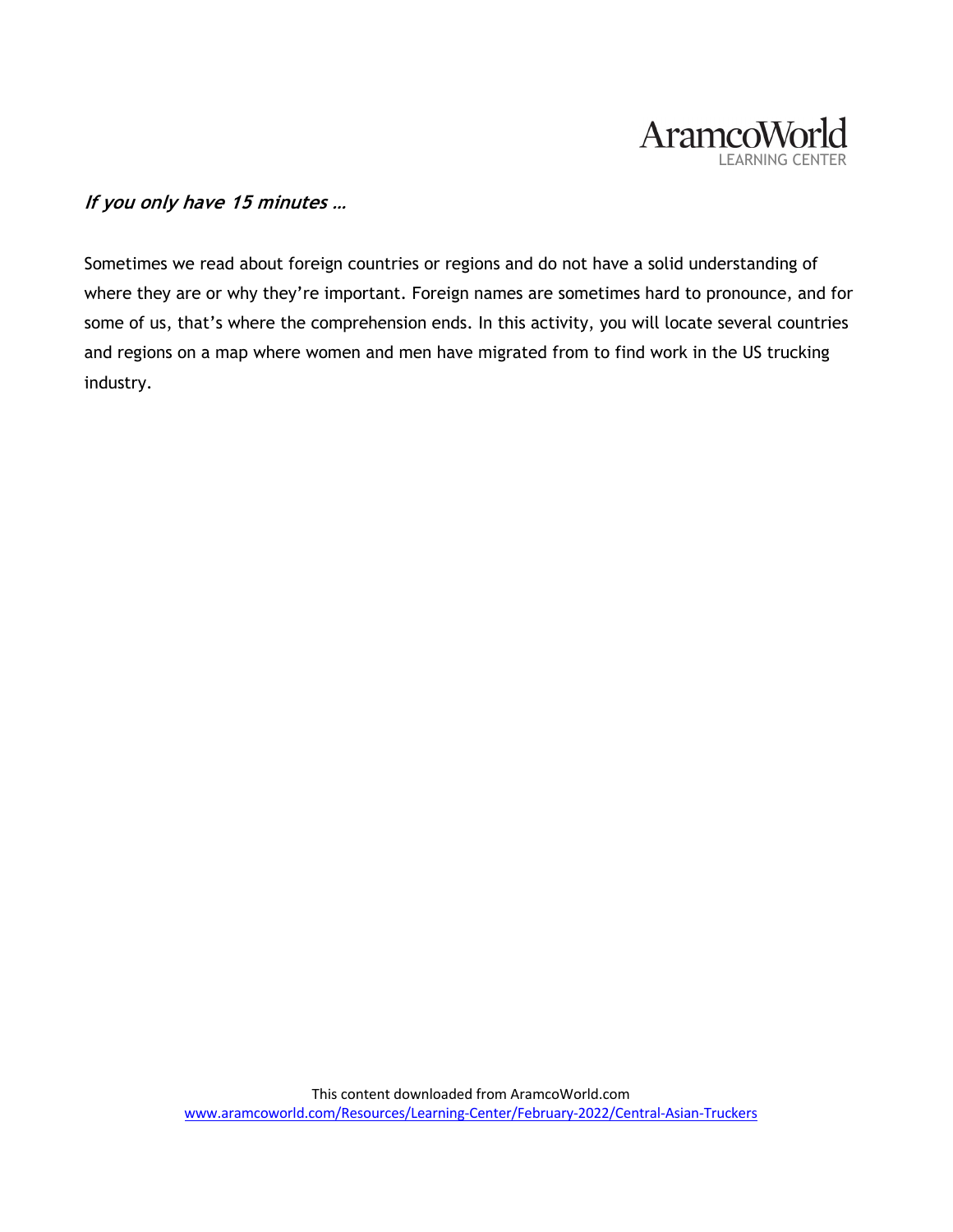



## **Directions**:

- 1. Look at the outline map above. (A separate printable map can be found on the next page.) and locate the following countries or regions on the map.
	- Kazakhstan
	- Turkmenistan
	- Punjab region of South Asia
	- Eastern Europe
	- Mexico
	- Central America
- 2. Answer the following questions:
	- What do the first two locations have to do with Arailym Mergenova and Ramiz Kerimov, both featured in the article?
	- According to the article, what impact are people from these regions having on the trucking industry?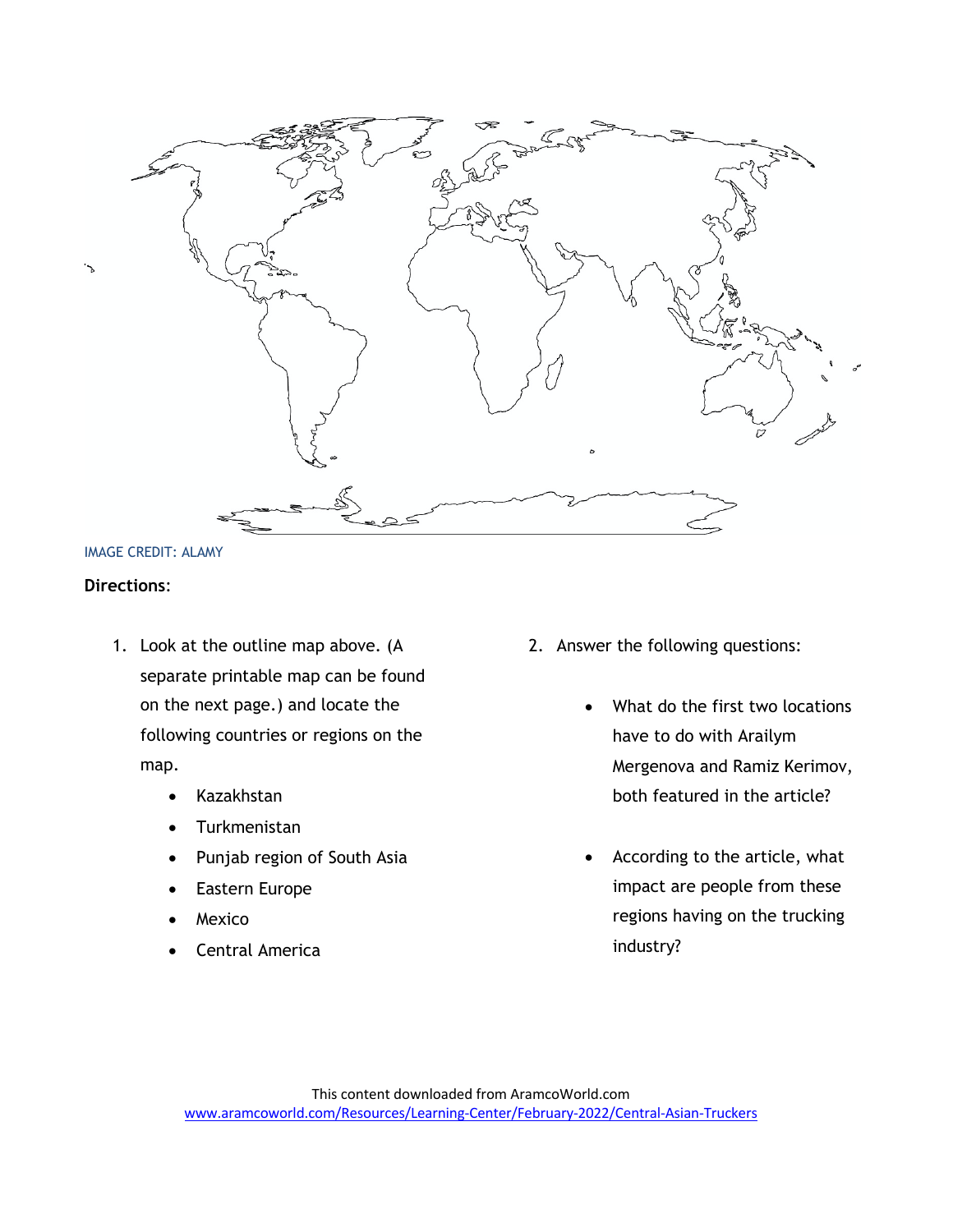**Common Core Standard(s) Met**:

**CCRA.R.1** Read closely to determine what the text says explicitly and to make logical inferences from it; cite specific textual evidence when writing or speaking to support conclusions drawn from the text.

**CCRA.R.2** Determine central ideas or themes of a text and analyze their development; summarize the key supporting details and ideas.

**CCRA.R.7** Integrate and evaluate content presented in diverse media and formats, including visually and quantitatively, as well as in words.